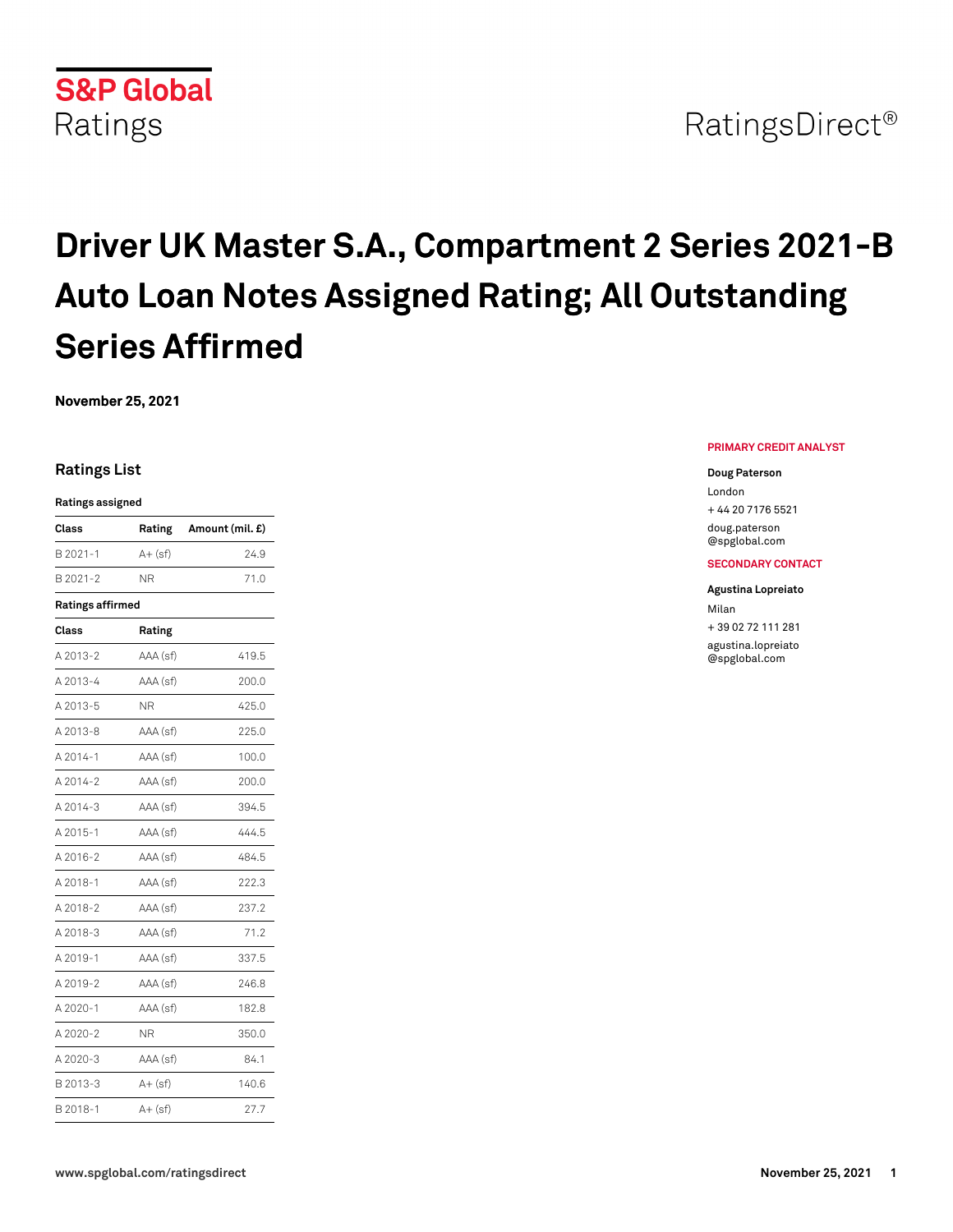## **Ratings List (cont.)**

| B 2018-2       | $A + (sf)$ | 88.4  |
|----------------|------------|-------|
| B 2018-3       | $A + (sf)$ | 0.1   |
| B 2019-1       | ΝR         | 64.1  |
| B 2020-1       | $A + (sf)$ | 68.7  |
| B 2020-2       | ΝR         | 146.8 |
| Notes redeemed |            |       |
| B 2016-2       | ΝR         | 48.5  |
| B 2015-1       | ΝR         | 180.5 |
| NR--Not rated. |            |       |

# **Overview**

- We have assigned our 'A+ (sf)' rating to Driver UK Master Compartment 2's series 2021-1 class B notes.
- At the same time, we have affirmed our ratings on all of the outstanding classes of notes.
- The collateral comprises auto loans that Volkswagen Financial Services (UK) originated for its customers in England, Scotland, and Wales.

LONDON (S&P Global Ratings) Nov. 25, 2021--S&P Global Ratings today assigned its 'A+ (sf)' credit rating to Driver UK Master S.A., Compartment 2's (DUKM C2) series 2021-1 class B notes. At closing, the issuer also issued unrated series 2021-2 class B notes. At the same time, we have affirmed our ratings on all of the outstanding classes of notes.

This is a revolving transaction and, as permitted under the transaction documentation, in November 2020 the issuer extended the 12-month revolving period to November 2021. The revolving period will now be extended for another 12 months to November 2022.

A combination of subordination, overcollateralization, and a cash reserve provides credit enhancement.

Our analysis indicates all class A notes in the transaction have available credit enhancement sufficient to withstand losses that are commensurate with a 'AAA' rating. Our cash flow analysis indicates that the available credit enhancement for the series 2021-1 class B notes (as well as all other class B notes in the transaction) is commensurate with higher ratings than those currently assigned. However, we have affirmed our 'A+ (sf)' ratings on the class B notes on account of the transaction's revolving nature and the ongoing frequent issuance of new series.

Our ratings in this transaction are not constrained by the application of structured finance sovereign risk, counterparty, or operational risk criteria (see "Related Criteria").

Following closing of the 2021 series, the total outstanding issuance for the class A notes is £4,624.9 million, £632.3 million for the class B notes, and £811.2 million for the subordinated loan. The series 2021-1 and 2021-2 class B notes rank pro rata with the previously issued class B notes and have the same levels of target credit enhancement and liquidity support.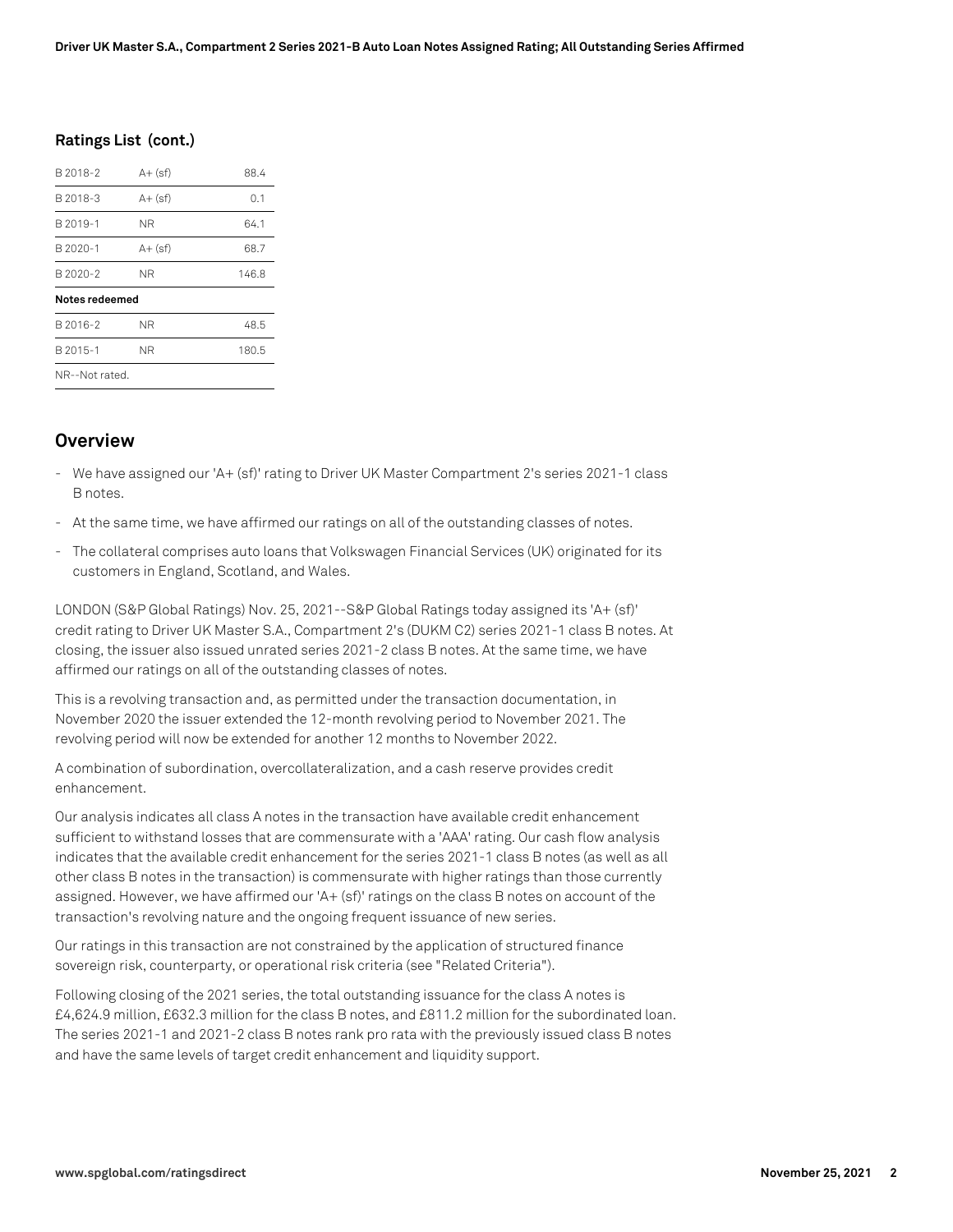# **Related Criteria**

- General Criteria: Environmental, Social, And Governance Principles In Credit Ratings, Oct. 10, 2021
- Criteria | Structured Finance | General: Global Framework For Payment Structure And Cash Flow Analysis Of Structured Finance Securities, Dec. 22, 2020
- Criteria | Structured Finance | General: Counterparty Risk Framework: Methodology And Assumptions, March 8, 2019
- Criteria | Structured Finance | General: Incorporating Sovereign Risk In Rating Structured Finance Securities: Methodology And Assumptions, Jan. 30, 2019
- Legal Criteria: Structured Finance: Asset Isolation And Special-Purpose Entity Methodology, March 29, 2017
- Criteria | Structured Finance | ABS: Methodology And Assumptions For European Auto ABS, Oct. 15, 2015
- Criteria | Structured Finance | General: Global Framework For Assessing Operational Risk In Structured Finance Transactions, Oct. 9, 2014
- Criteria | Structured Finance | ABS: Global Methodology And Assumptions For Assessing The Credit Quality Of Securitized Consumer Receivables, Oct. 9, 2014
- Criteria | Structured Finance | General: Global Derivative Agreement Criteria, June 24, 2013
- General Criteria: Principles Of Credit Ratings, Feb. 16, 2011
- Criteria | Structured Finance | General: Methodology For Servicer Risk Assessment, May 28, 2009
- Criteria | Structured Finance | ABS: European Consumer Finance Criteria, March 10, 2000

# **Related Research**

- Driver UK Master S.A., Compartment 2 (Series 2020-1), Nov. 25, 2020
- 2017 EMEA ABS Scenario And Sensitivity Analysis, July 6, 2017
- Global Structured Finance Scenario And Sensitivity Analysis 2016: The Effects Of The Top Five Macroeconomic Factors, Dec. 16, 2016
- European Structured Finance Scenario And Sensitivity Analysis 2016: The Effects Of The Top Five Macroeconomic Factors, Dec. 16, 2016